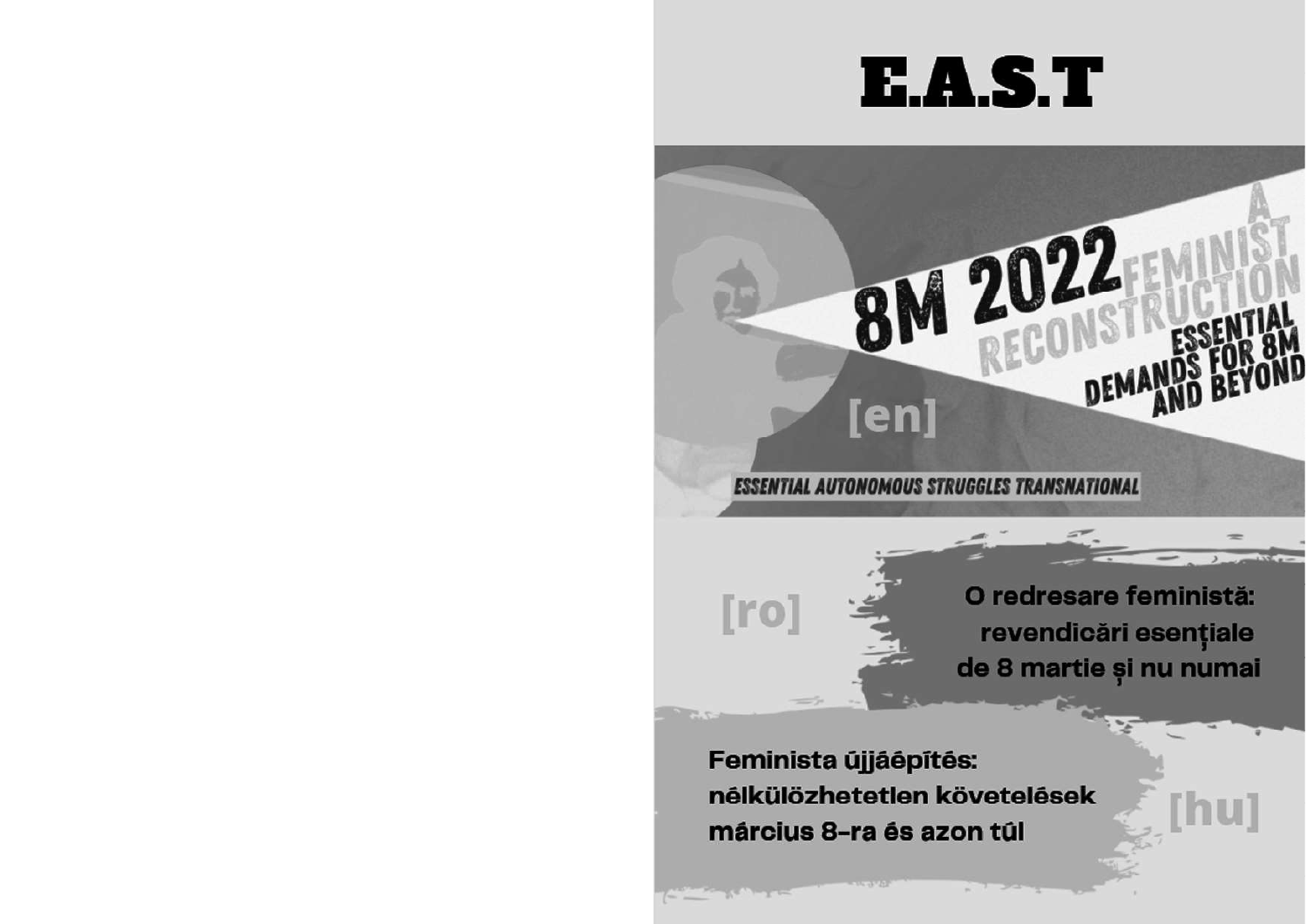Pagini Libere is an anarchist editorial collective.

We are a decentralized, non-hierarchical, autonomous group. Our goal is to offer works and publications (including, but not limited to books, brochures, and fanzines) in the hope that they will inspire and disseminate alternative views and practices to those imposed by our current authoritarian capitalist system.

The libertarian-socialist tradition has always witnessed the unrestrained circulation of pamphlets, clandestine prints, and hastily edited materials. In the vein of this tradition, our materials can be used, adapted, or modified by whosoever desires, as long as they are not distributed commercially. We ask, whenever possible and in an unobtrusive manner, that those who use all or parts of our materials specify their origin.



Pagini Libere collective is aware of the ecological impact of physical books, so we remind you to:

Share your books with your loved one, family or community.

> Donate the books you do not need anymore.

> > Don`t throw away

a book, however deteriorated.

#### Repair

Make time to repair a book and give it a chance to enlighten the minds of others.

#### Don`t buy what you don`t need

Don`t buy books just for decoration. Buy only what really interests you.



pagini-libere.ro facebook.com/editurapaginilibere instagram.com/paginilibere editurapaginilibere@protonmail.com



- 52. Carmen Gheorghe Fejünkbe húzzuk a szoknyáinkat a roma feminizmusért
- 53. Carolina Vozian Könyv, kégli, kéreg, kuckó, kvártély
- 54. CrtimethInc. Az én mint Másik. Reflexiók az öngondoskodásról
- 55. David Graeber Közös remény
- 56. David Graeber Te anarchista vagy? A válasz meglephet!
- 57. Georgiana Aldessa Lincan A fehér privilégium felhasználása a társadalmi igazságosságért folytatott harcban
- 58. Giorgio Agamben Az ellenőrző államtól a destituáló hatalom praxisáig
- 59. Határokon átivelő feminista manifesztum
- 60. Két Düsznómia A személyes egyben politikai – javaslatok baloldali aktivista körökben alkalmazható jó gyakorlatokra
- 61. Kimberlé Crenshaw Az interszekcionalitás sürgőssége
- 62. Vincze Enikő Küzdelmek a társadalmi reprodukció terén világjárvány idején: Lakhatási igazságosság Romániában
- 63. Murray Bookchin Libertárius municipalizmus
- 64. Oana Dorobanțiu Szövetségesség és performativitás: mit jelent szövetségesnek lenni?
- 65. The Ongoing Collective Anarchafeminista Manifesztum 1.0

#### III. În engleză

- 66. Adina Marincea This is NOT a love story! LoveKills, punk and the first 20 years of anarchafeminism in Romania
- 67. A feminist reconstruction: essential demands for 8M and beyond / O redresare feministă: revendicări esențiale de 8 martie și nu numai / Feminista újjáépítés: nélkülözhetetlen követelések március 8-ra és azon túl
- 68. Cosmin Koszor-Codrea Science popularization and Romanian anarchism in the nineteenth century
- 69. Cristian-Dan Grecu Csipike the Communist Pipsqueak
- 70. M.E.K.A.N. Ecstasy in the time of cholera
- 71. Vlad Brătuleanu A Brief History of Anarchism in Romania
- 72. Essential Strike Manifesto for the 8th of March / A nélkülözhetetlen sztrájk március 8-i manifesztuma / Manifestul grevei esențiale de 8 martie

# IV. Alte limbi

- 73. M.E.K.A.N. Ekstase in Zeiten der Cholera
- 74. Veda Popovici La Police assassine ! Pratiques et principes pour une solidarité féministe contre la répression.

# CĂRȚI:

# I. În română

- 1. Nicolas Trifon: un parcurs libertar internaționalist – interviuri
- 2. Iuliu Neagu-Negulescu Arimania
- 3. Mihail Bakunin Dumnezeu și Statul
- 4. Precum furtunile colecție de poezii queer
- 5. Henry David Thoreau Walden sau viața-n pădure (o ediție ilustrată)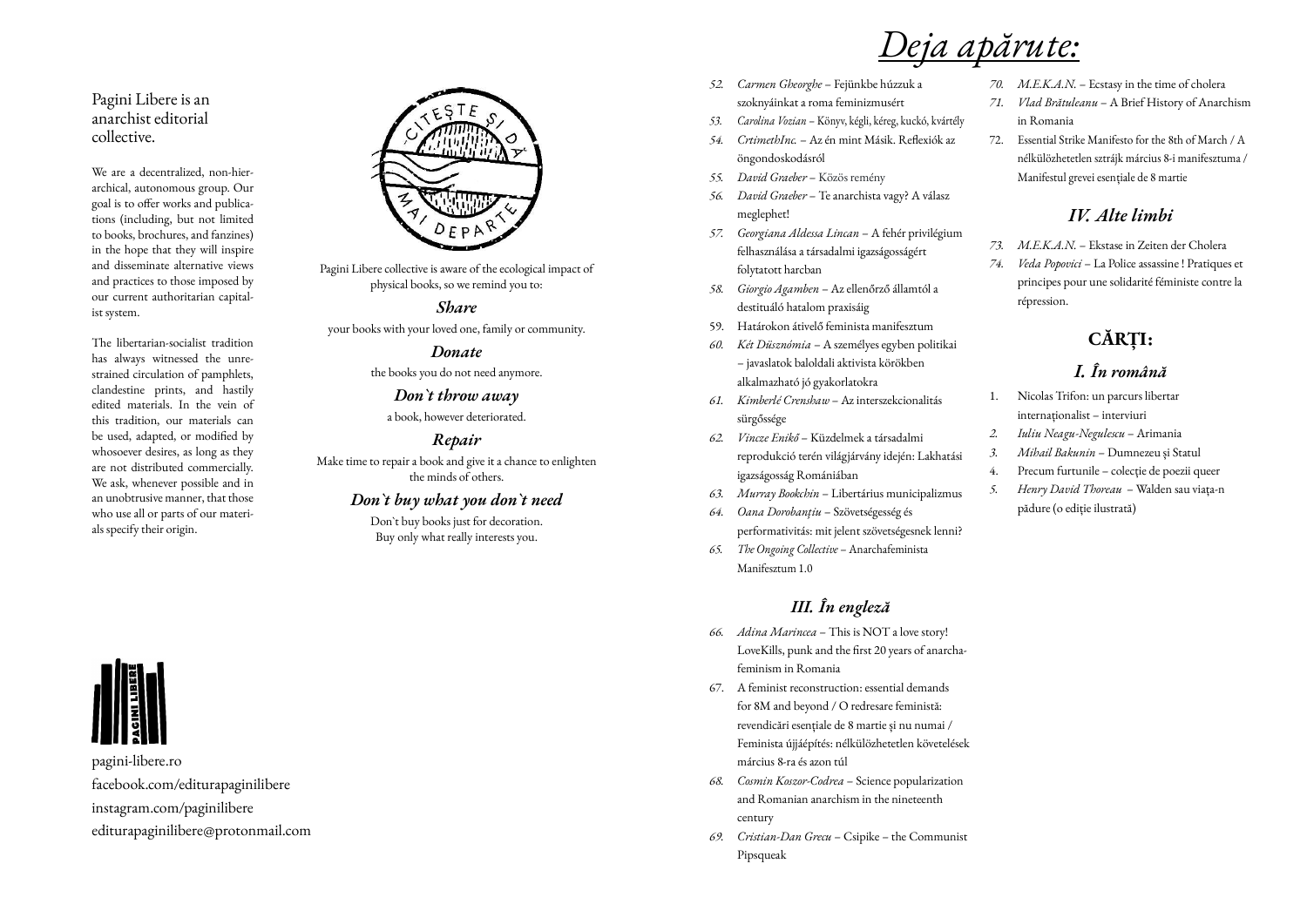# <u>Deja apărute:</u>

#### BROȘURI

#### I. În română

- 1. A. Răvăsel Mircea Rosetti
- 2. Adina Marincea Asta (nu) e o poveste de dragoste! LoveKills, punk şi primii 20 de ani de anarcha-feminism în România
- 3. Adrian Tătăran Panait Musoiu
- 4. Anarhie relațională, nu libertarianism! Mic ghid de re-imaginat relațiile noastre de zi cu zi
- 5. Anarhismul și vechea mișcare socialistă
- 6. Andie Nordgren Anarhia relațională (introducere de hopancarusel)
- 7. Anuarul Anarhivei 2020
- 8. Anuarul Anarhivei 2021
- 9. André Gorz Ideologia socială a automobilului
- 10. bell hooks Să înțelegem patriarhatul
- 11. CCRI/EZLN O declarație pentru viață și alte texte (2020-2021)
- 12. Chiara Bottici Anarhafeminism: către o antologie a transindividualului
- 13. Colin Ward Anarhismul ca teorie a organizării
- 14. CrimethInc Vot vs. Acțiune Directă
- 15. Cristian-Dan Grecu Csipike piticul comunist
- 16. Cum să organizezi un grup de Cruce Neagră Anarhistă. Un ghid practic
- 17. David Graeber Ești un anarhist? Răspunsul te-ar putea surprinde!
- 18. David Graeber Noii anarhiști
- 19. David Graeber Speranța în comun
- 20. Dennis Fox Anarhism și psihologie
- 21. Necunoscut Slogane din mai 68
- 22. Emma Goldman Căsătorie și iubire
- 23. Emma Goldman Gelozia: cauze și posibile remedii
- 24. Emma Goldman Nu există Comunism în URSS
- 25. Errico Malatesta Anarhia
- 26. Giorgio Agamben De la un stat al controlului către un praxis al puterii destituente
- 27. Institutul pentru Studii Anarhiste Genul
- 28. Ionuț-Valentin Cucu Kurzii, între naționalism
- identitar și federalism libertar
- 29. Lucy Parsons Principiile anarhiei
- 30. Martin Veith Neobosit! Iuliu Neagu-Negulescu
- 31. Martin Veith Răsboi răsboiului
- 32. Mary Nardini Gang Către cea mai queer dintre insurecții
- 33. Mechel Stanger Amintirile unui anarhist din România
- 34. M.E.K.A.N. Demoni Dansatori: cugetări provizorii asupra mișcării free party siciliene
- 35. Mihail Bakunin Catehism revolutionar
- 36. Murray Bookchin Municipalismul libertar
- 37. Murray Bookchin Revolta marinarilor din Kronstadt
- 38. Philip Richlin 10 reguli pentru o societate nonviolentă
- 39. Piotr Kropotkin Ordinea
- 40. Robert Graham Ideea generală a Revoluției la Proudhon
- 41. Sub același acoperiș: Antologia revendicărilor și analizelor pentru dreptate locativă — o perspectivă intersecțională în contextul pandemiei COVID-19
- 42. Suprarealism și anarhism
- 43. Veda Popovici Poliția Ucide! Practici și principii pentru o solidaritate feministă anti-represiune
- 44. Vlad Brătuleanu Anarhismul în România

### II. În maghiară

- 45. A Combahee River Collective Nyilatkozata
- 46. Adina Marincea Ez (nem) egy szerelmi történet! LoveKills, punk és az anarchafeminizmus első húsz éve Romániában
- 47. Angela Davis Reformáljuk meg vagy számoljuk fel a börtönöket?
- 48. Audre Lorde A düh használatairól: a rasszizmusra válaszoló nők
- 49. Audre Lorde Életkor, rassz, osztály és nem: Nők újradefiniálják a különbséget
- 50. bell hooks Feminista politika
- 51. bell hooks Megérteni a patriarchátust

# A feminist reconstruction: essential demands for 8M and beyond

It has been two years already since we started living in a deadly pandemic. Two years since the labor we do has been claimed essential<sup>1</sup> while our lives remain disposable. In this context, the challenge for our transnational 8th of March 2022 is to show the links between neoliberal and ultra-conservative agendas that underpin and profit from the EU and national recovery plans, and build our capacity to refuse their terms.

Many governments in Central and Eastern European (CEE) and bordering countries have combined technocratic recovery measures with increasingly authoritarian methods. Using the pandemic as an excuse for outright state violence, they have pushed policies against women and sexual and ethnic minorities such as:

- Hungary has introduced a family bill reinforcing the subjugated role of women in the family and society, has banned trans people from changing documents and introduced a law<sup>2</sup> against LGBTQIA+ content in media and education;
- Poland has passed an abortion ban which has already claimed women's lives<sup>3</sup> and is threatening many more;

1. https://www.transnational-strike.info/2021/01/25/ essential-strike-manifesto-for-the-8th-of-march/

3. https://www.facebook.com/109242210997545/posts/362697428985354/

<sup>2.</sup> https://lefteast.org/what-is-the-hungarian-pedophilia-act/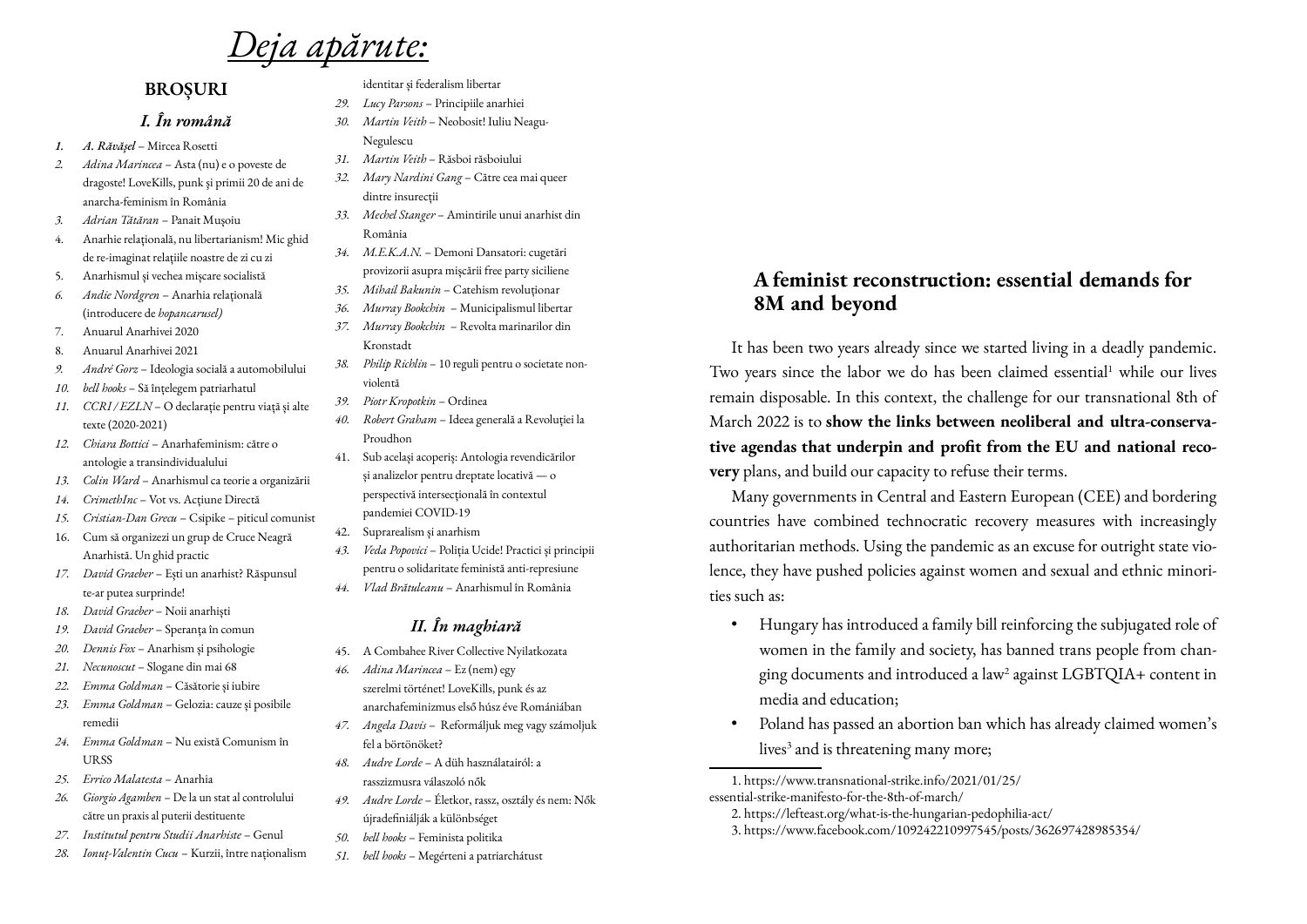• Turkey has withdrawn from the Istanbul Convention $\hat{A}$ , has escalated its repression, arrests and killings of Kurdish and feminist activists, and is planning to abolish alimony for divorced women.

In this hostile context, women, LGBTQIA+ people and ethnic minorities, as well as anti-fascist activists across the region have faced unwarranted arrests and, in countries such as in Bulgaria<sup>s</sup> and Georgia<sup>6</sup>, have been attacked by far-right groups. This ultra-conservative wave in CEE and beyond has seen a Janus face in the neoliberal solutions proposed by the "progressive" EU. Together with national governments, the latter has established new conditions of exploitation, racist and sexist division of labor and oppression, via the Recovery Plans<sup>7</sup>.

Neoliberal recovery plans are, in fact, producing and reinforcing internal, regional and transnational hierarchies that have only one winner in sight: big capital. Essential workers are excluded from these recovery measures. Women are facing unemployment and involuntary part-time work, often to perform unpaid care work at home. Migrant care workers, predominantly women, are left out from social benefits and immigration quotas. The market-led green transition is causing mass redundancies and the liberalization of energy sources is increasing utility costs, thus endangering our survival. Energetic rehabilitation of housing units and gentrification of urban spaces are causing overcrowded living conditions, higher rents and mass evictions, while the social housing stock is not meeting the rising number of inquiries.

In addition, the EU Gender Equality Strategy presents itself as an alternative to conservatism but promotes the neoliberal agenda, reproducing exploitative, racist and patriarchal hierarchies. This EU strategy - copied by countries outside the union as well - stipulates that member states must implement: the rasszizmusnak és a tartózkodási engedélyek kényszerítő erejének. Feltétel nélküli európai tartózkodási engedélyt és szociális ellátást követelünk minden bevándorló, menekült, menedékkérő és kisebbség számára!

#### Kapitalista zöld átmenet

A kapitalista rezsimek arról akarnak meggyőzni minket, hogy "általában az emberek" felelősek az éghajlati válságért, és nem a kizsákmányoló termelési és kitermelési feltételek. Azt akarják elhitetni velünk, hogy a szegényeknek kell megfizetniük a zöld átmenet árát. Garantált munkahelyeket követelünk a gazdaság átalakuló ágazatai számára, és olyan méltányos munkahelyekbe való befektetést, amelyek a közösségek és az ökoszisztémák javát szolgálják. A helyreállítási alapoknak a nőket, az LMBTQIA+ közösségek tagjait, a bevándorlókat, a munkásokat és más marginalizált csoportokat kellene támogatniuk, nem pedig a magánszektort.

#### Lakhatási válság

Követeljük a kényszerkilakoltatások leállítását, és a hajléktalanok, a toxikus környezetben vagy túlzsúfolt háztartásokban élők lakhatásának azonnali biztosítását. Antirasszista lakáspolitikát követelünk, valamint tisztességes lakáskörülményeket a menekültek és menedékkérők számára. Követeljük a családon belüli erőszak túlélőinek támogatását és igény szerinti újbóli elszállásolását. Követeljük, hogy a helyreállítási alapok az önkormányzati és szociális lakások építésére és biztosítására összpontosítsanak. Biztonságos és megfizethető lakhatást akarunk mindenki számára, ahelyett, hogy a lakhatást profitalapú árucikként kezelnék.

Ezekkel a nélkülözhetetlen követelésekkel elutasítjuk a neoliberális és konzervatív helyreállítást, és mindenkit arra hívunk, hogy csatlakozzon a feminista újjáépítésért folytatott küzdelemhez március 8-án és azon túl! Harcoljunk a patriarchális és rasszista kapitalizmus ellen, és követeljünk egy olyan pandémia utáni világot, ahol nemcsak a munkánk, hanem az életünk is nélkülözhetetlen!

<sup>4.</sup> https://www.transnational-strike.info/2021/05/11/call-for-a-transnational-day-of-action-on-july-1st-stop-the-patriarchal-attack-rise-up-for-the-istanbul-convention/

<sup>5.</sup> https://www.transnational-strike.info/2021/06/03/ stop-the-fascist-attacks-against-lgbtqi-people-in-bulgaria/

<sup>6.</sup> https://www.facebook.com/109242210997545/posts/279894703932294/

<sup>7.</sup> https://ec.europa.eu/info/strategy/recovery-plan-europe\_en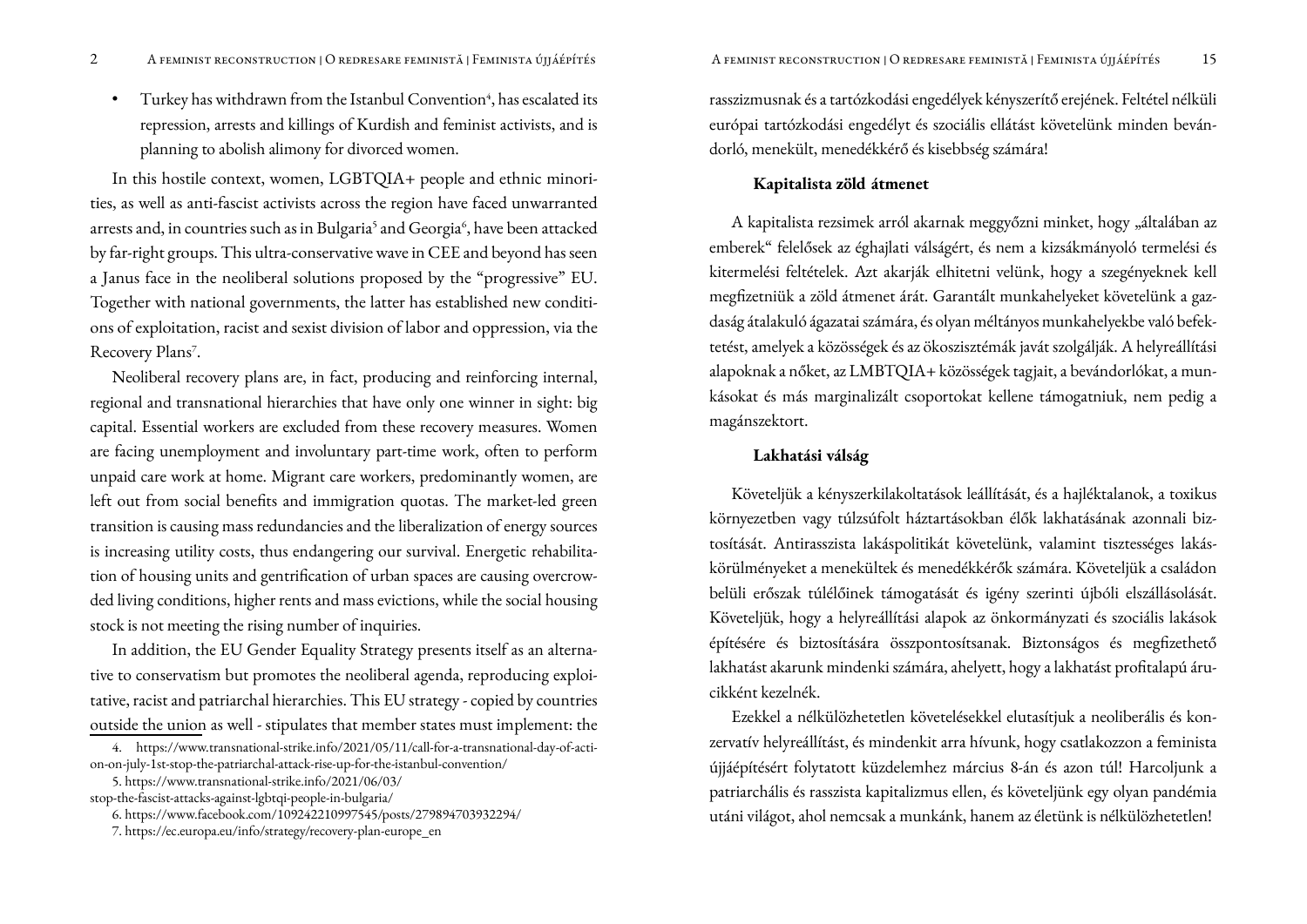kinyilvánítjuk a feminista újjáépítés tervét március 8-ra és azon túl! Március 8. fontos pillanat arra, hogy határokon átívelve egyesítsük erőinket a küzdelem következő területein:

#### Patriarchális és fasiszta erőszak

A patriarchális államok és fasiszta szervezetek számára a nők alárendeltek, és az inkubátorok és gondozók szerepére redukálhatóak, míg az LMBTQIA+ közösségek tagjait, a bevándorlókat, a vallási és etnikai kisebbségeket eldobhatóként kezelik. Nem hagyjuk, hogy a megújuló fasiszta vagy konzervatív erők megerősítsék a nukleáris család és a patriarchális intézmények elnyomó eszméit. Elég a létünket, a szexuális és reproduktív szabadságunkat veszélyeztető támadásokból!

#### Kizsákmányoló munka

Társadalmaink a nélkülözhetetlen dolgozók – egészségügyi dolgozók, (fizetett vagy fizetetlen) gondozók és szociális dolgozók, tanárok, logisztikai és mezőgazdasági dolgozók, élelmiszerüzletekben dolgozók, köztisztasági dolgozók – munkájának köszönhetően vészelik át a járványt. Mégis, a nemzeti és uniós helyreállítási tervek még csak meg sem említik őket, további olyan munkásokkal együtt, akiknek a jogait nem ismerik el, mint például a szexmunkások. Elutasítjuk a kapitalista imperatívuszt, amely az embereket csak addig minősíti nélkülözhetetlennek, amíg a munkájuk kizsákmányolható! Olyan újjáépítést követelünk, amely a társadalmi reprodukciót, az önkormányzati és szociális lakhatást, valamint a gondoskodó munkát és az azt lehetővé tevő ágazatokat helyezi a középpontba. Magasabb és egyenlő európai béreket, mozgásszabadságot és jólétet mindenkinek, függetlenül attól, hogy bevándorlók, hajléktalanok, vagy olyan emberek, akiknek nincs fizetett vagy "hivatalos" munkájuk!

#### Rasszista intézmények és határrendszerek

A bevándorlók és az etnikai kisebbségek gyakran nem férnek hozzá a szociális ellátórendszerekhez és más erőforrásokhoz. Ki vannak téve az intézményi reduction of corporate tax to incentivize women's hires; cuts to public welfare, forcing women to enter the job market for miserable wages; allowances for paying babysitters and care workers in those countries granting remnants of welfare.

The strategy divides women who should dedicate more time to productive labor from those who should perform care work for unlivable wages. It is taken for granted that other women, mainly migrants, will take care of the reproductive burden for poverty wages. The latter do that often under the blackmail of the residence permit, the abuses of the bosses, the constant threat of losing wages and housing, while leaving their own families. The underlying aim is to support middle-class women, while producing new hierarchies and deepen existing ones among women across class, race and geographical location. In this transnational context, CEE countries work as a reservoir of cheap productive and reproductive labor benefiting Western and local capital. Ultraconservative ideology feeds into this scheme: the insistence on traditional family values takes for granted the sexist division of labor according to which women are those providing the essential care work in the household.

Despite the differences between contexts, we see an urge to struggle against the prevalent patriarchal oppression, capitalist exploitation, racism and homophobia. In the last months, we took part in and saw emerging protests, strikes, and struggles across Europe and beyond: the 25th of November marches and actions against increased patriarchal violence; the strikes of the social welfare agents in Georgia; the miners' protests in Bulgaria; the metro and bus driver strikes in Romania; the demonstrations against the neoliberal 'green' transition in the Balkans and the uproars against higher energy prices in Kazakhstan.

The question is how to transform our struggles into a collective transnational power, nurture political communication and create conditions for a common social strike. Inspired by the ongoing struggles, we declare our plan for a feminist reconstruction for 8M and beyond! 8M is an important moment to join forces transnationally on the following terrains of struggle: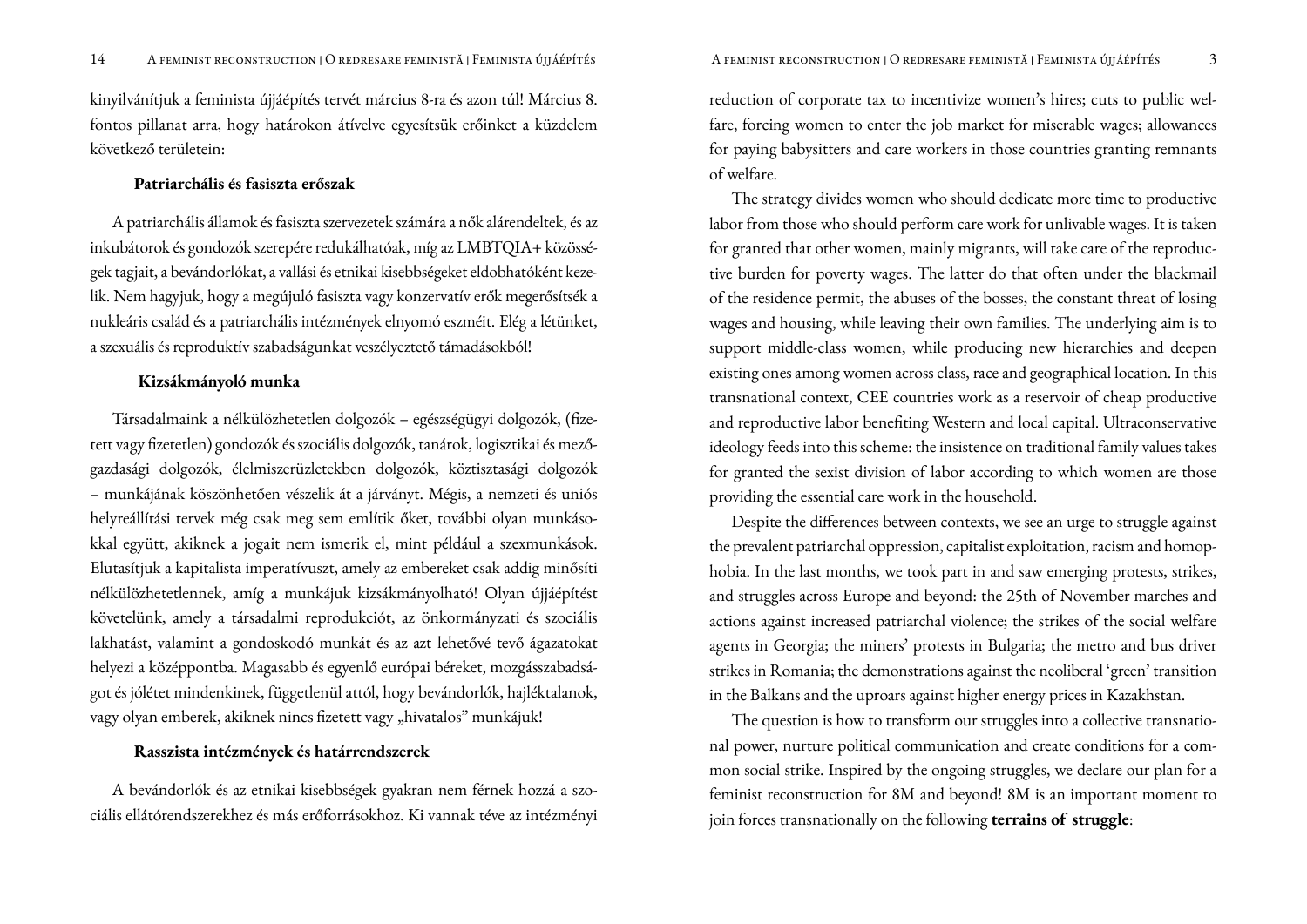#### Patriarchal and fascist violence

For patriarchal states and fascist organizations, women are subordinate and should be reduced to the role of incubators and caregivers, while LGBTQI+ people, migrants, religious and ethnic minorities are treated as disposable. We won't let fascist or conservative revivals strengthen the idea of the nuclear family and patriarchal institutions. No more attacks on our existence and on our sexual and reproductive freedoms!

#### Labor exploitation

Our societies wouldn't have survived if it was not for the labor of essential workers – healthcare workers, social and care workers (paid or unpaid), teachers, logistics and agricultural workers, grocery store workers, sanitation workers. Yet, the national and EU recovery plans don't even mention them, alongside other workers whose rights are not recognized, such as sex workers. We reject the capitalist imperative that categorizes people as essential only as long as their labor is exploitable! We demand a recovery that puts social reproduction, public and social housing, as well as care work and the sectors that enable it, at the center. We want: higher and equal European wages;, freedom of movement and welfare for all, regardless if we are migrants, homeless and people who don't have paid or 'formal' jobs!

#### Racist institutions and border regimes

Migrants and ethnic minorities often lack access to the welfare systems and other resources. They are subject to institutional racism and the blackmail of the residence permits. We demand unconditional European residence permit and social welfare for all migrants, refugees, asylum seekers and minorities!

#### Capitalist green transition

The capitalist regimes want to convince us that "people in general" are responsible for the climate crisis and not the exploitative conditions of production ösztönzése érdekében; az állami jóléti juttatások csökkentését, ami arra kényszeríti a nőket, hogy nyomorúságos bérekért lépjenek be a munkaerőpiacra; a bébiszitterek és gondozók fizetésének támogatását juttatások révén azokban az országokban, ahol a jólét maradványait találjuk csak.

A stratégia különválasztja azokat a nőket, akiknek több időt kellene a produktív munkára fordítaniuk, azoktól, akiknek élhetetlen bérekért kell gondoskodó munkát végezniük. Magától értetődőnek tekinti, hogy más nők, főként bevándorlók, vállaljanak reproduktív munkákat szegényes bérekért. Utóbbiak ezt gyakran a tartózkodási engedély kényszerítő ereje, a főnökök visszaélései, a jövedelemforrás és a lakhatás elvesztésének állandó veszélye alatt teszik, miközben saját családjaiktól távol élnek. A mögöttes cél a középosztálybeli nők támogatása, miközben ezek a tervek új hierarchiákat hoznak létre, elmélyítve a nők között már meglévő osztályon, rasszon és földrajzi elhelyezkedésen átívelő hierarchiákat. Ebben a transznacionális kontextusban a közép- és kelet-európai országok olcsó termelő és reproduktív munkaerő-tartalékként működnek, amely a nyugati és a helyi tőkének kedvez. Az ultrakonzervatív ideológia is táplálja ezt a rendszert: a hagyományos családi értékekhez való ragaszkodás magától értetődőnek tartja a szexista munkamegosztást, amely szerint a nők azok, akik a háztartásban az alapvető gondoskodó munkát végzik.

Az egyes szociopolitikai kontextusok közötti különbségek ellenére is késztetést érzünk és tapasztalunk az uralkodó patriarchális elnyomás, a kapitalista kizsákmányolás, a rasszizmus és a homofóbia elleni harcra. Az elmúlt hónapokban Európa-szerte, és azon túl is tanúi voltunk és részt vettünk olyan kialakulóban lévő tüntetéseken, sztrájkokon és küzdelmekben, mint a november 25-i felvonulások és akciók a fokozódó patriarchális erőszak ellen; a szociális munkások sztrájkjai Grúziában; a bányászok tüntetései Bulgáriában; a metró- és buszvezetői sztrájkok Romániában; a neoliberális "zöld" átmenet elleni tüntetések a Balkánon és a magasabb energiaárak elleni lázadás Kazahsztánban.

A kérdés az, hogyan alakítsuk át küzdelmeinket kollektív transznacionális erővé, hogyan tartsuk fenn a politikai kommunikációt, és hogyan teremtsük meg a közös sztrájk feltételeit. A folyamatban lévő küzdelmekből inspirálódva,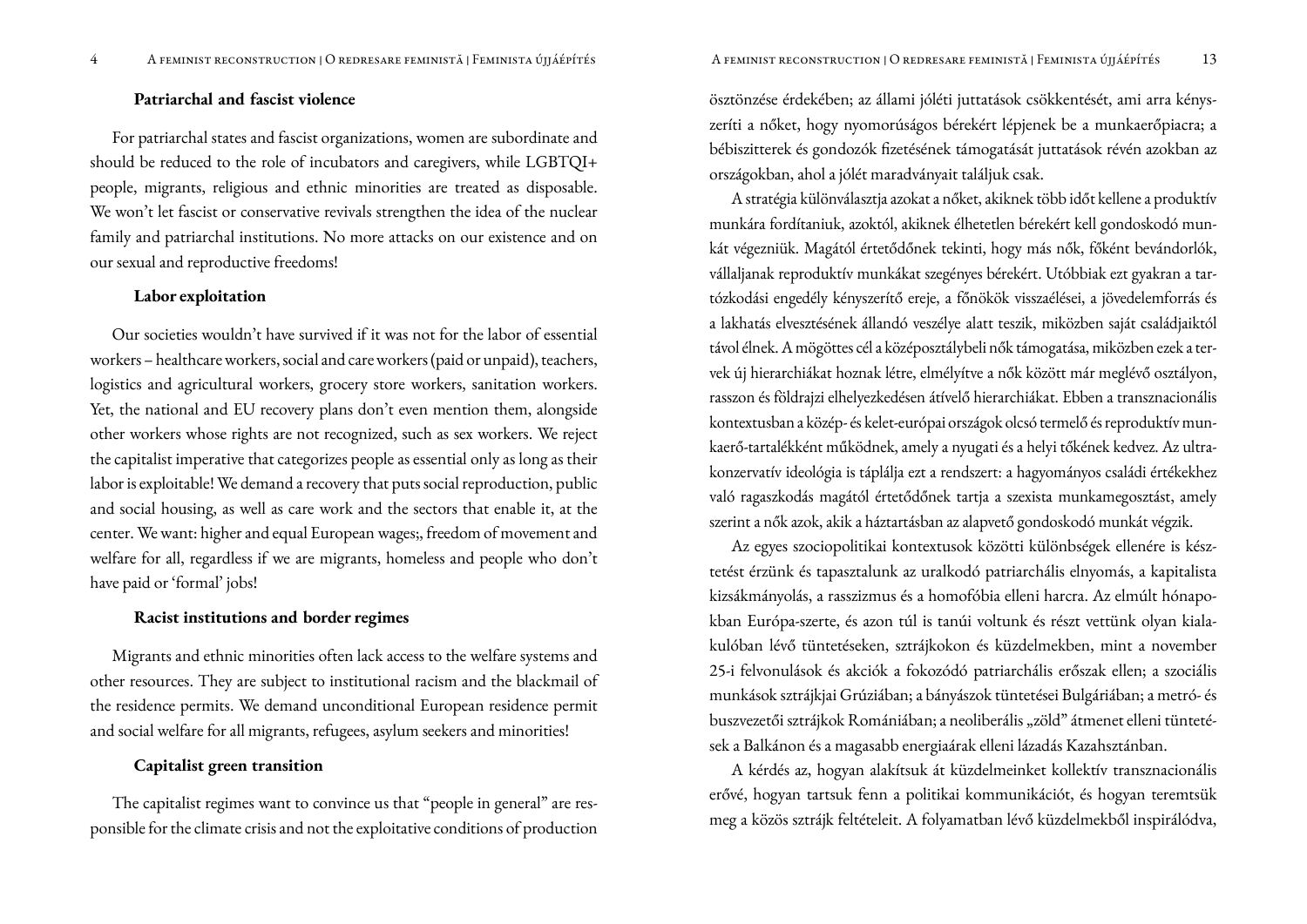• Törökország kilépett az Isztambuli Egyezményből, kurd és feminista aktivistákat tartóztattak le és öltek meg, méginkább fokozva a velük szembeni elnyomást; a kormány azt is tervezi, hogy eltörli az elvált nőknek fizetendő tartásdíjat.

Ebben az ellenséges környezetben a nők, az LMBTQIA+ közösségek tagjai és az etnikai kisebbségek, valamint az antifasiszta aktivisták az egész régióban indokolatlan letartóztatásokkal szembesültek, és az olyan országokban, mint Bulgária és Grúzia, szélsőjobboldali csoportok támadtak rájuk. Ez az ultrakonzervatív hullám Közép- és Kelet-Európában és azon túl Janus-arcra talált a "progresszív" EU által javasolt neoliberális megoldásokban. Ez utóbbi a nemzeti kormányokkal együtt a helyreállítási terveken keresztül a kizsákmányolás, a rasszista és szexista munkamegosztás és elnyomás új feltételeit teremtette meg.

A neoliberális helyreállítási tervek valójában olyan belső, regionális és transznacionális hierarchiákat hoznak létre és erősítenek meg, amelyeknek csak egy nyertese van: a nagytőke. A nélkülözhetetlen dolgozók ki vannak zárva ezekből a helyreállítási intézkedésekből. A nők munkanélküliséggel és nem önkéntes részmunkaidős foglalkoztatással néznek szembe, gyakran azért, hogy fizetetlen otthoni gondoskodó munkát végezzenek. Az ápolói munkát végző bevándorló munkavállalók, túlnyomórészt nők, kimaradnak a szociális juttatásokból és a bevándorlási kvótákból. A piacvezérelt zöld átmenet tömeges elbocsátásokat okoz, az energiaforrások liberalizációja pedig növeli a közüzemi költségeket, veszélyeztetve ezzel a túlélésünket. A lakások energetikai rehabilitációja és a városi terek dzsentrifikációja túlzsúfolt életkörülményekhez, magasabb bérleti díjakhoz és tömeges kilakoltatásokhoz vezet, miközben az önkormányzati és szociális lakásállomány nem tesz eleget a növekvő számú kérvényezéseknek.

Ráadásul az EU nemek közötti egyenlőségi stratégiája a konzervativizmus alternatívájaként jelenik meg, de a neoliberális értékrendet támogatja, és a kizsákmányoló, rasszista és patriarchális hierarchiákat reprodukálja. Ez az uniós stratégia - amelyet az unión kívüli országok is lemásoltak - a következők végrehajtását írja elő a tagállamok számára: a társasági adó csökkentését a nők alkalmazásának and extraction. They want us to believe that the poor should pay the price for the green transition. We demand job guarantees for transitioning sectors of the

economy and investments for dignified job positions that benefit communities and the ecosystems. Recovery funds should empower women, LGBTQIA+ people, migrants and workers and other marginalised groups, not the private sector.

#### Housing crisis

We demand a stop on all forced evictions and immediate rehousing for the homeless and those living in toxic environments or overcrowded households. We demand anti-racist housing policies, as well as fair housing conditions for refugees and asylum seekers. We demand support for survivors of domestic abuse and possibilities for rehousing on demand. We demand that the recovery funds are focused on building and guaranteeing public and social housing. We want safe and affordable housing for all, instead of housing treated as a profit-driven commodity.

With these essential demands we reject neoliberal and conservative reconstruction and invite all to join the struggle for a feminist reconstruction on March 8th and beyond! Let's fight patriarchal and racist capitalism and demand a post-pandemic world where not only our work, but also our lives are essential!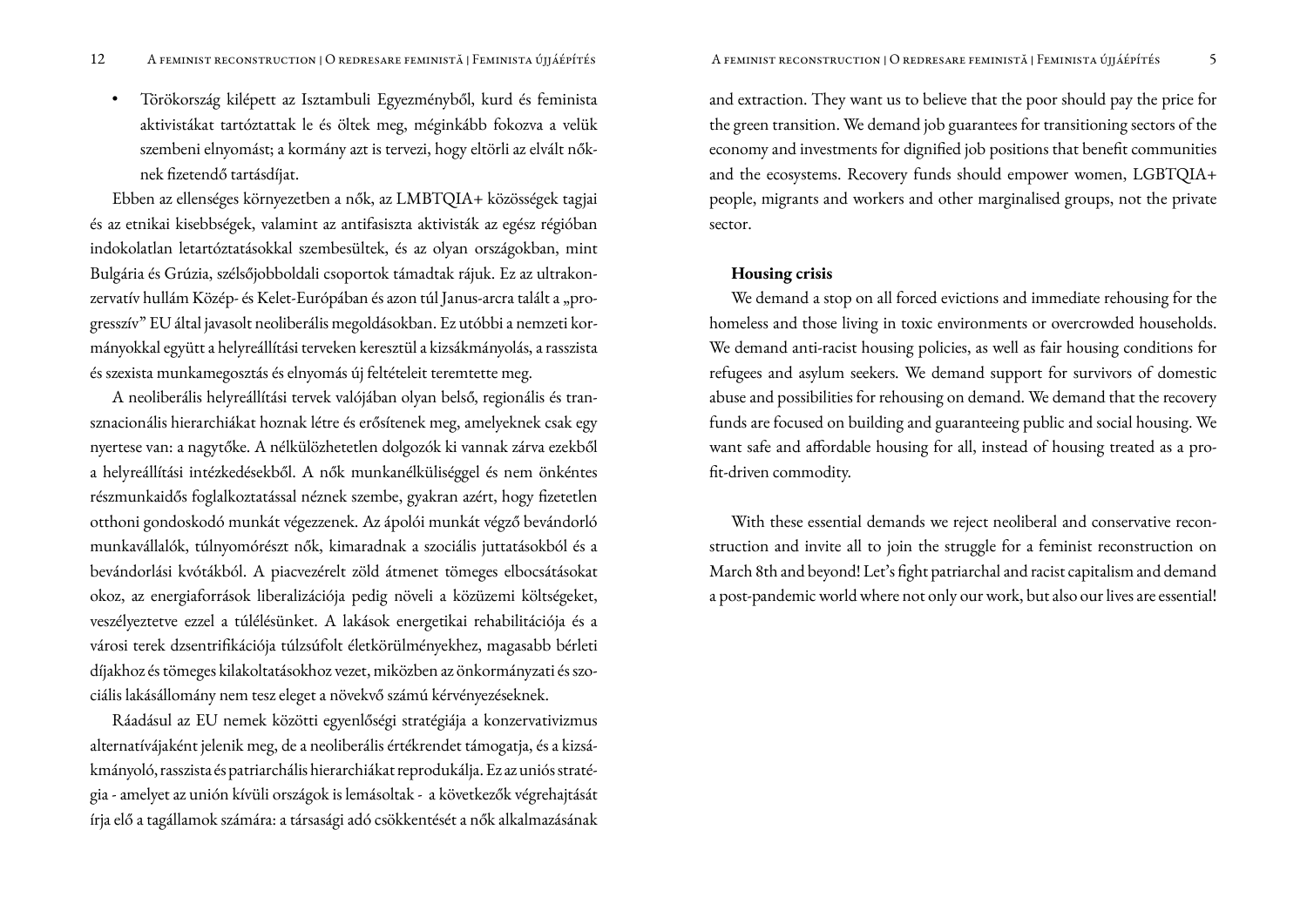# O redresare feministă: revendicări esențiale de 8 martie și nu numai

#### de E.A.S.T (Lupte Autonome Esențiale Transnaționale)

Au trecut deja doi ani de când trăim într-o pandemie mortală. Doi ani de când munca noastră a început să fie considerată esențială, în timp ce viețile noastre au rămas de unică folosință. În acest context, provocarea pentru ziua transnațională de 8 martie 2022 este de a arăta legăturile dintre agendele neoliberale și ultra-conservatoare, care susțin și profită de pe urma planurilor de redresare ale UE și naționale, și de a ne întări capacitatea de a refuza condițiile impuse de acestea.

Multe guverne din Europa Centrală și de Est (ECE) și din țările limitrofe au combinat măsurile tehnocratice de redresare cu metode din ce în ce mai autoritare. Folosind pandemia ca scuză pentru violența de stat, guvernele au promovat politici împotriva femeilor și a minorităților sexuale și etnice, cum ar fi:

- Ungaria a introdus un proiect de lege pentru familie care consolidează rolul subjugat al femeilor în familie și societate, a interzis persoanelor trans să își schimbe documentele și a introdus o lege împotriva promovării conținutului LGBTQIA+ în mass-media și în educație;
- Polonia a adoptat interzicerea avortului, decizie care a luat deja viețile multor femei și care amenință multe altele;

# Feminista újjáépítés: nélkülözhetetlen követelések március 8-ra és azon túl

## EAST - Essential Autonomous Struggles Transnational (Transznacionális Nélkülözhetetlen Autonóm Küzdelmek) Fordította Ugron Nóra

Már két éve, hogy halálos világjárványban élünk. Két éve, hogy a munkánkat nélkülözhetetlennek nyilvánították, miközben az életünk eldobható maradt. Ebben a kontextusban 2022. március 8. transznacionális kihívása az, hogy rámutassunk azokra a neoliberális és ultrakonzervatív programokra, amelyek az EU-s és a nemzeti helyreállítási tervek alapjául szolgálnak és azokból hasznot húznak, valamint, hogy képesek legyünk visszautasítani e tervek feltételeit.

Közép- és Kelet-Európa és a szomszédos országok számos kormánya a technokrata helyreállítási intézkedéseket egyre autoriterebb módszerekkel ötvözte. A világjárványt ürügyként használva a nyílt állami erőszakra, ezek a kormányok a nők, valamint a szexuális és etnikai kisebbségek elleni intézkedéseket szorgalmaztak:

- Magyarország olyan családtörvényt vezetett be, amely megerősíti a nők alárendelt szerepét a családban és a társadalomban; megtiltotta a transzneműeknek, hogy megváltoztassák okmányaikat, valamint a médiában és az oktatásban LMBTQIA+ tartalmakat tiltó törvényt szavazott meg;
- Lengyelország abortusztilalmat fogadott el, amely már eddig is nők életét követelte, és még többeket fenyeget;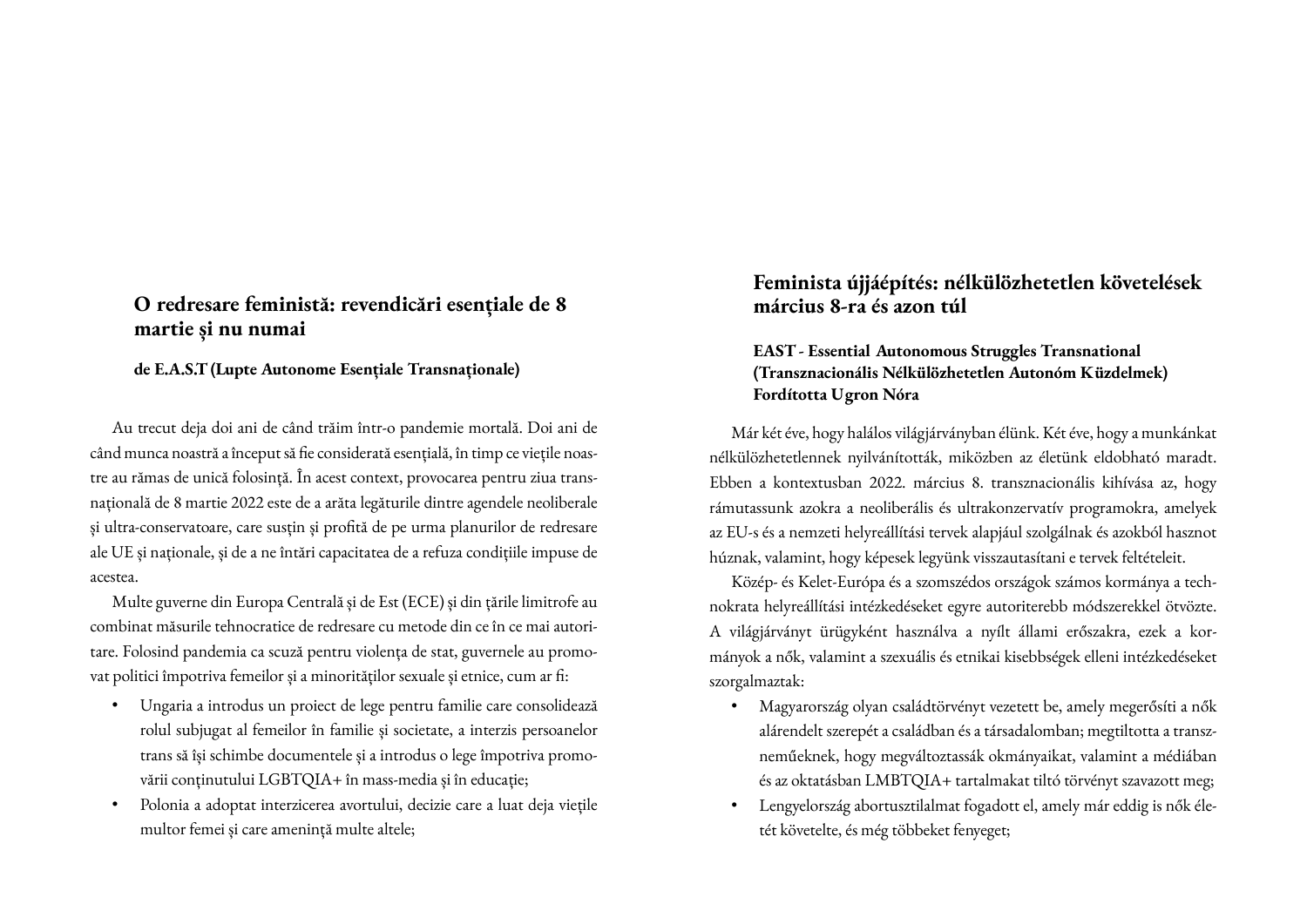european necondiționat și asistență socială pentru toți migranții și migrantele, refugiații și refugiatele, solicitanții și solicitantele de azil și pentru toate minoritățile!

#### Tranziție verde capitalistă

Regimurile capitaliste vor să ne convingă că "oamenii în general" sunt de fapt responsabili pentru criza climatică și nu condițiile exploatatoare de producție și extracție. Aceste regimuri vor să credem că cei săraci ar trebui să plătească prețul pentru tranziția verde. Cerem garanția pentru locurile de muncă din sectoarele economiei aflate în tranziție și investiții pentru posturi demne, de care să beneficieze comunitățile și ecosistemele. Fondurile de redresare ar trebui să împuternicească femeile, persoanele LGBTQIA+, migranții și migrantele, lucrătorii și lucrătoarele și alte grupuri marginalizate, nu sectorul privat.

#### Criza locuințelor

Cerem oprirea tuturor evacuărilor forțate și relocări imediate pentru persoanele fără adăpost și pentru cei și cele care trăiesc în medii toxice sau în gospodării supraaglomerate. Cerem politici de locuire antirasiste, precum și condiții de locuire echitabile pentru refugiați și refugiate și pentru solicitanții și solicitantele de azil. Cerem sprijin pentru supraviețuitorii și supraviețuitoarele abuzului domestic și posibilități de relocare la cerere. Cerem ca fondurile de redresare să fie axate pe construirea și garantarea locuințelor publice și sociale. Ne dorim locuințe sigure și accesibile pentru toți și toate, și nu locuințe tratate ca o marfă care produce profit.

Prin aceste revendicări esențiale respingem redresarea neoliberală și conservatoare și îi invităm pe toți și toate să se alăture luptei pentru o reconstrucție feministă de 8 martie și nu numai! Haideți să luptăm împotriva capitalismului patriarhal și rasist și să cerem o lume post-pandemică în care nu numai munca noastră, ci și viețile noastre sunt esențiale!

• Turcia s-a retras din Convenția de la Istanbul, și-a intensificat represiunea, arestările și uciderile activistelor kurde și feministe și intenționează să elimine pensia alimentară pentru femeile divorțate.

În acest context ostil, femeile, persoanele LGBTQIA+ și minoritățile etnice, precum și activiștii și activistele antifasciste din regiune s-au confruntat cu arestări nejustificate și, în țări precum Bulgaria și Georgia, au fost atacate de grupuri de extremă dreapta. Acest val ultra-conservator din ECE și din alte locuri a profitat de duplicitatea soluțiilor neoliberale propuse de "progresista" Uniune Europeană. Împreună cu guvernele naționale, UE a stabilit noi condiții de exploatare, o diviziune rasistă și sexistă a muncii și și mai multă opresiune, prin intermediul Planurilor de Redresare.

Planurile neoliberale de redresare produc și consolidează, de fapt, ierarhiile interne, regionale și transnaționale, având în vedere un singur câștigător: marele capital. Lucrătorii și lucrătoarele esențiale sunt excluse de la aceste măsuri de redresare. Femeile se confruntă cu șomajul și sunt nevoite să-și ia slujbe part-time, adeseori pentru a putea presta muncă domestică și de îngrijire neremunerată. Lucrătorii și lucrătoarele în îngrijire migranți și migrante, predominant femei, sunt excluse de la beneficiile sociale și de la cotele de imigrare. Tranziția verde condusă de piață provoacă concedieri în masă, iar liberalizarea surselor de energie crește costurile utilităților, punându-ne astfel în pericol supraviețuirea. Reabilitarea energetică a locuințelor și gentrificarea spațiilor urbane provoacă condiții de locuire supraaglomerate, chirii mai mari și evacuări în masă, în timp ce fondul de locuințe sociale nu mai răspunde numărului tot mai mare de cereri.

În plus, Strategia UE privind egalitatea de gen se prezintă ca o alternativă la conservatorism, dar promovează, de fapt, tot agenda neoliberală, reproducând ierarhiile exploatatoare, rasiste și patriarhale. Această strategie UE – copiată și de țări din afara uniunii – prevede că statele membre trebuie să implementeze: reducerea impozitului pe profit pentru a stimula angajarea femeilor; reduceri ale beneficiilor sociale, forțând femeile să intre pe piața muncii pentru salarii